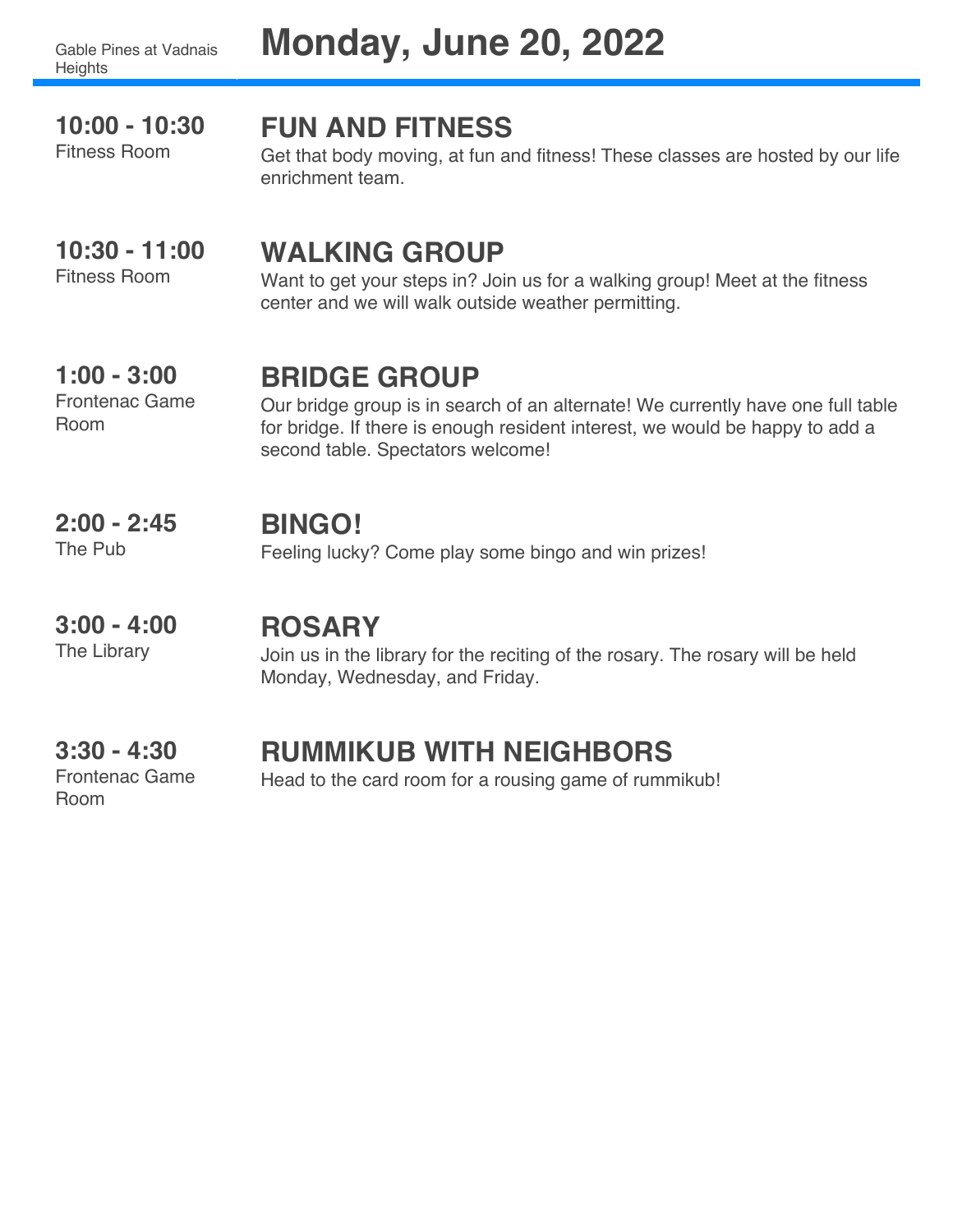#### **10:00 - 10:30**

Fitness Room

### **CARDIO DRUMMING**

Cardio Drumming is a non-impact workout designed with everyone in mind. The workout is to music using drum sticks and an exercise ball. No matter the age or ability, drumming is for you. Due to supplies, limit 5 residents, first come first serve.

#### **10:30 - 11:30** Itasca Craft Room

### **SEWING, STITCHING, AND NEEDLE WORK GROUP**

Do you like to sew? Knit? Embroider? Quilt? Or even chat about sewing and projects you have done? Join in on this new resident led group every Wednesday at 10:30 AM. Please feel free to use any sewing items in our craft room.

#### **1:00 - 2:00** Back Patio

### **LONGEST DAY OF THE YEAR- ALZ WALK KICK OFF PARTY!**

June 21<sup>st</sup> is the longest day of the year. An individual who struggles with Alzheimer's, every day is the longest day of the year. Gable Pines will be walking in the Walk Against Alzheimer's on Saturday, September 17<sup>th</sup>. We will kick off our fundraising events with a celebration of music and refreshments on the back patio June 21st.

#### **2:00 - 2:45** Fireside Lounge **TRIVIA WITH DON**

Join us for some Trivia! Questions cover a variety of categories, and skill levels!

#### **3:00 - 4:30**

#### **500 WITH FRIENDS!**

Join us for a game of 500! New players, and experts alike are welcome!

Frontenac Game Room

#### **6:30 - 7:30**

Front Porch

### **LEMONADE ON THE FRONT PORCH**

Wind down at the end of the day with an ice-cold glass of lemonade and visiting with your neighbors.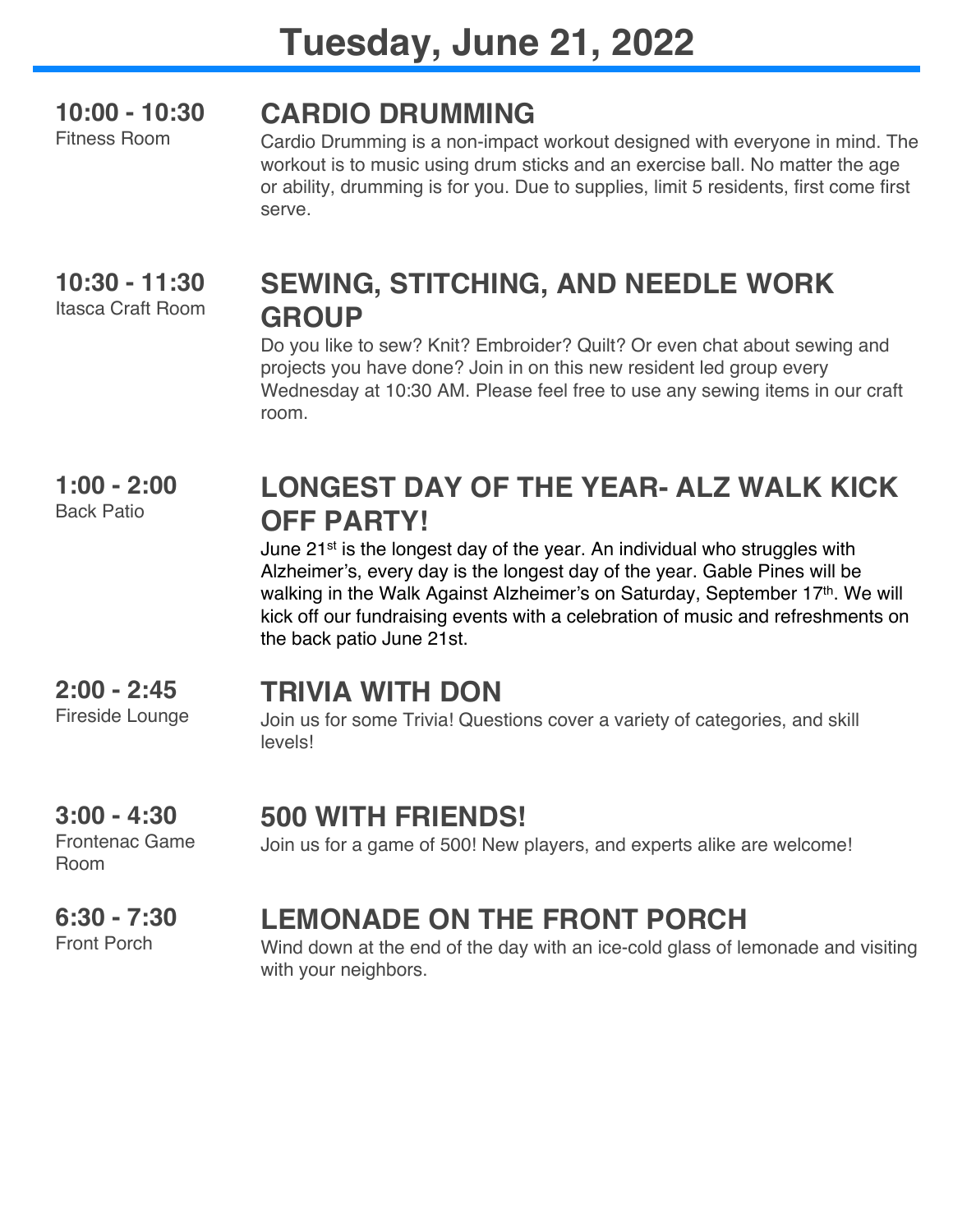## **Wednesday, June 22, 2022**

#### **10:00 - 10:30** Fitness Room **FUN AND FITNESS** Get that body moving, at fun and fitness! These classes are hosted by our life enrichment team.

**1:00 - 2:30**

#### **LET'S GET CRAFTY**

Itasca Craft Room

Come one, come all and get crafty with our life enrichment team! Earlier in the month the life enrichment team and Gable Pine residents picked out crafts for the month. Curious about which craft we will do this day? Come and ask Cassie, our life enrichment director!

The Library

**3:00 - 4:00**

#### **ROSARY**

Join us in the library for the reciting of the rosary. The rosary will be held Monday, Wednesday, and Friday.

**6:00 - 7:00** Back Patio

### **BACKYARD BONFIRE AND SMORES!**

Who doesn't love a gooey smore? Meet on the back patio for a bonfire and an after-dinner treat.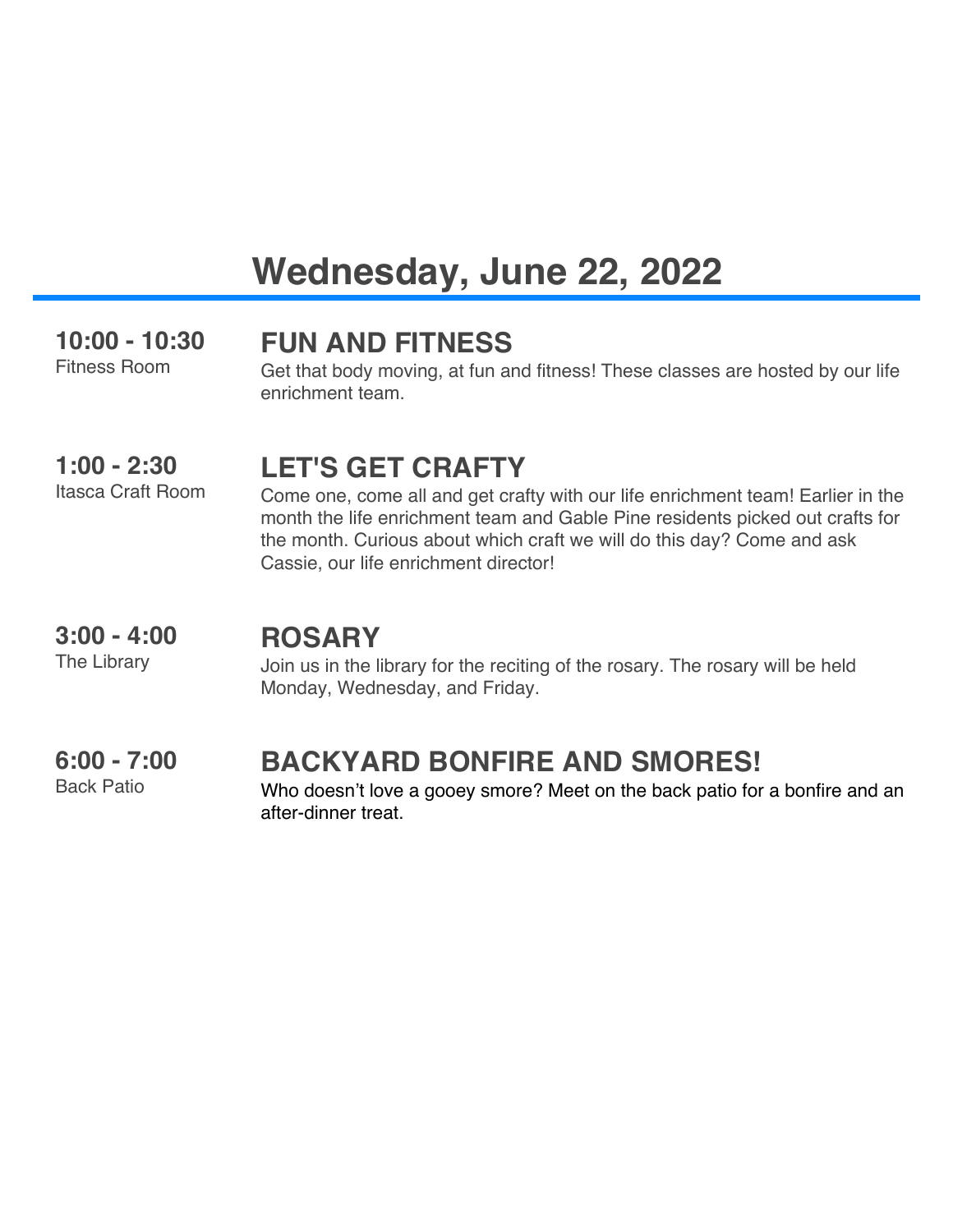## **Thursday, June 23, 2022**

**10:00 - 12:30** Grand Portage Theater Room

### **MOVIE AND POPCORN IN THE THEATER**

Venture on down to our movie theater for the showing of "42- The True Story of an American Legend" and some popcorn! Baseball icon Jackie Robinson contends with racism on and off the field when he becomes the first Black Major League Baseball player of the modern era. Rated: PG-13. Cast: Chadwick Boseman, Harrison Ford, Nicole Beharie, more. This movie is: inspiring, emotional, based on real life.

**10:00 - 11:45** Lobby

#### **NEWTRAX CIRCULAR**

\*\*FULLY VACCINATED RESIDENTS ONLY\*\*The Newtrax Circular is free bus for residents to get out in the community to get some shopping done! A map of all the stops is available by the concierge desk. This is not a supervised event. Please wear a mask and attend on your own accord.

**1:00 - 1:50** Frontenac Game Room

#### **CRIBBAGE**

Come and play a friendly game of cribbage with friends!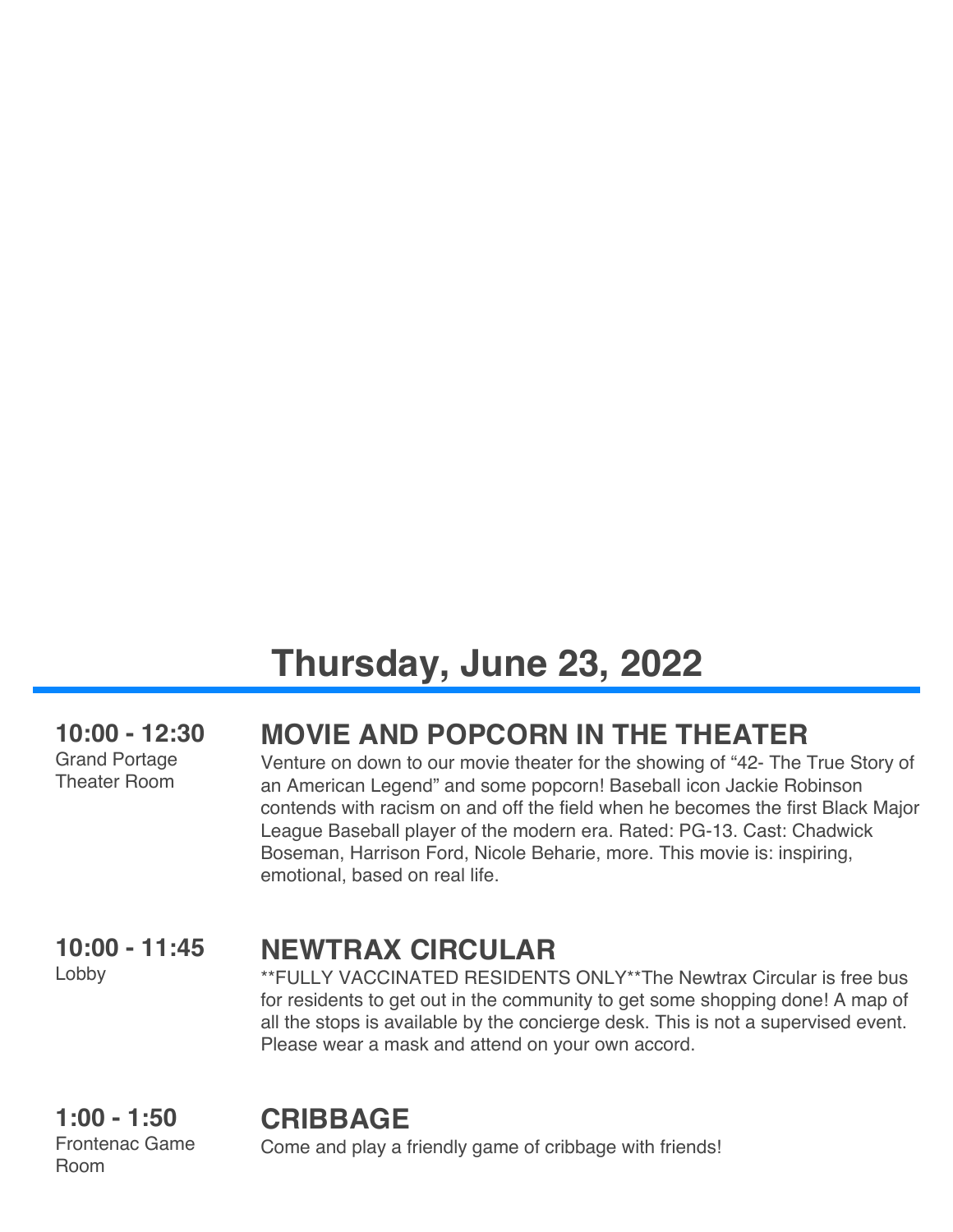**2:00 - 3:00**

#### Back Patio

### **WOMEN'S CHIT CHAT**

Come and socialize with the ladies of Gable Pines. Feel free to bring any craft projects you might be working on. If you aren't the crafty type, just come to socialize. Wine will be served at this event. PLEASE NOTE WE WILL HAVE THIS WEEKS CHIT CHAT ON THE BACK PATIO, WEATHER PERMITTING.

### **3:00 - 4:00**

The Pub

### **MEN'S GROUP**

Join the other men of Gable Pines to have some casual conversation, and reminisce about the good old days. There will be beer and other non alcoholic beverages available.

#### **5:30 - 8:30 BEAR BOATING ON WHITE BEAR LAKE**

Lobby

What is better than a FREE pontoon ride on White Bear Lake? Not much! Enjoy a beautiful evening cruising around. Please sign up for this event ASAP! All residents who attend must be fully vaccinated per Bear Boating.

## **Friday, June 24, 2022**

#### **10:30 - 11:00** Fitness Room **WALKING GROUP** Want to get your steps in? Join us for a walking group! Meet at the fitness center and we will walk outside weather permitting. PLEASE NOTE THIS WEEKS CLASS WILL BE RESIDENT LED. **2:00 - 2:50** The Pub **HAPPY HOUR** Join us in the pub for a happy hour social! We will have both alcoholic and non alcoholic options available! This is a great event for new residents to get to know their neighbors! **3:00 - 4:00** The Library **ROSARY AND COMMUNION** Join us in the library for the reciting of the rosary. The rosary will be held Monday, Wednesday, and Friday. On Friday's we will also have communion after the rosary.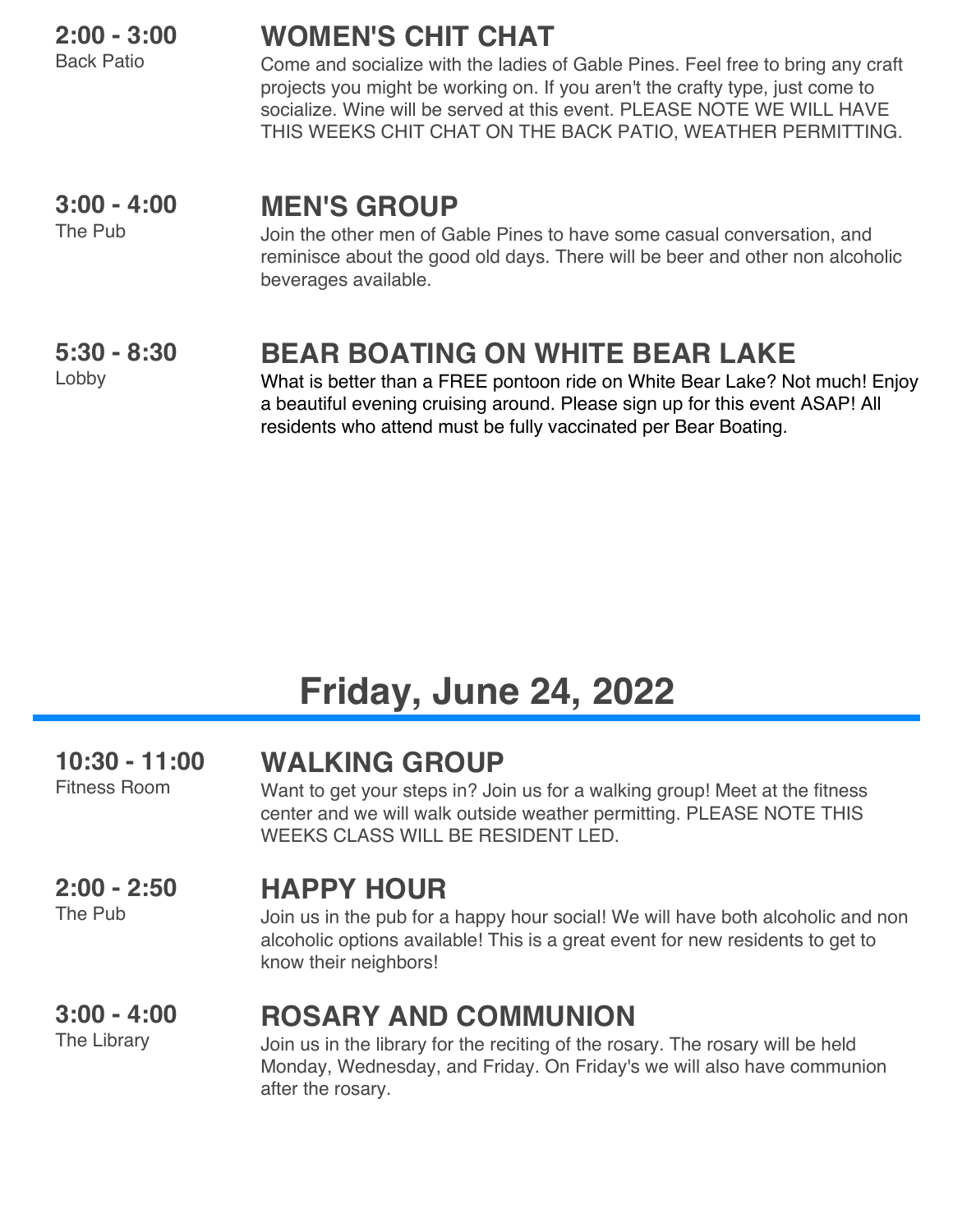**3:30 - 4:30**

Frontenac Game Room

**RUMMIKUB WITH NEIGHBORS** Head to the card room for a rousing game of rummikub!

## **Saturday, June 25, 2022**

**10:30 - 11:30** Itasca Craft Room

#### **OPEN CRAFT TIME**

Come and see where your creative senses take you. Feel free to use anything in the craft room but please clean up after you are finished.

**1:00 - 3:30** Grand Portage Theater Room

### **MOVIE AND POPCORN IN THE THEATER**

Venture on down to our movie theater for the showing of "Steel Magnolias" and some popcorn! Six women in a small Southern town share gossip and solve problems at the local beauty parlor, anchoring each other through life's ups and downs. Rated: PG. Cast: Julia Roberts, Sally Field, Dolly Parton, Shirley MacLaine and more. This movie is: emotional and heartfelt.

### **SKIP-BO**

Join your neighbors in a fun game of Skip-Bo! Skip-Bo is a quick play party game that keeps everyone on their toes. Attempt to create building piles by stacking cards in ascending order based off of their numbers.

**1:30 - 2:30** Frontenac Game Room